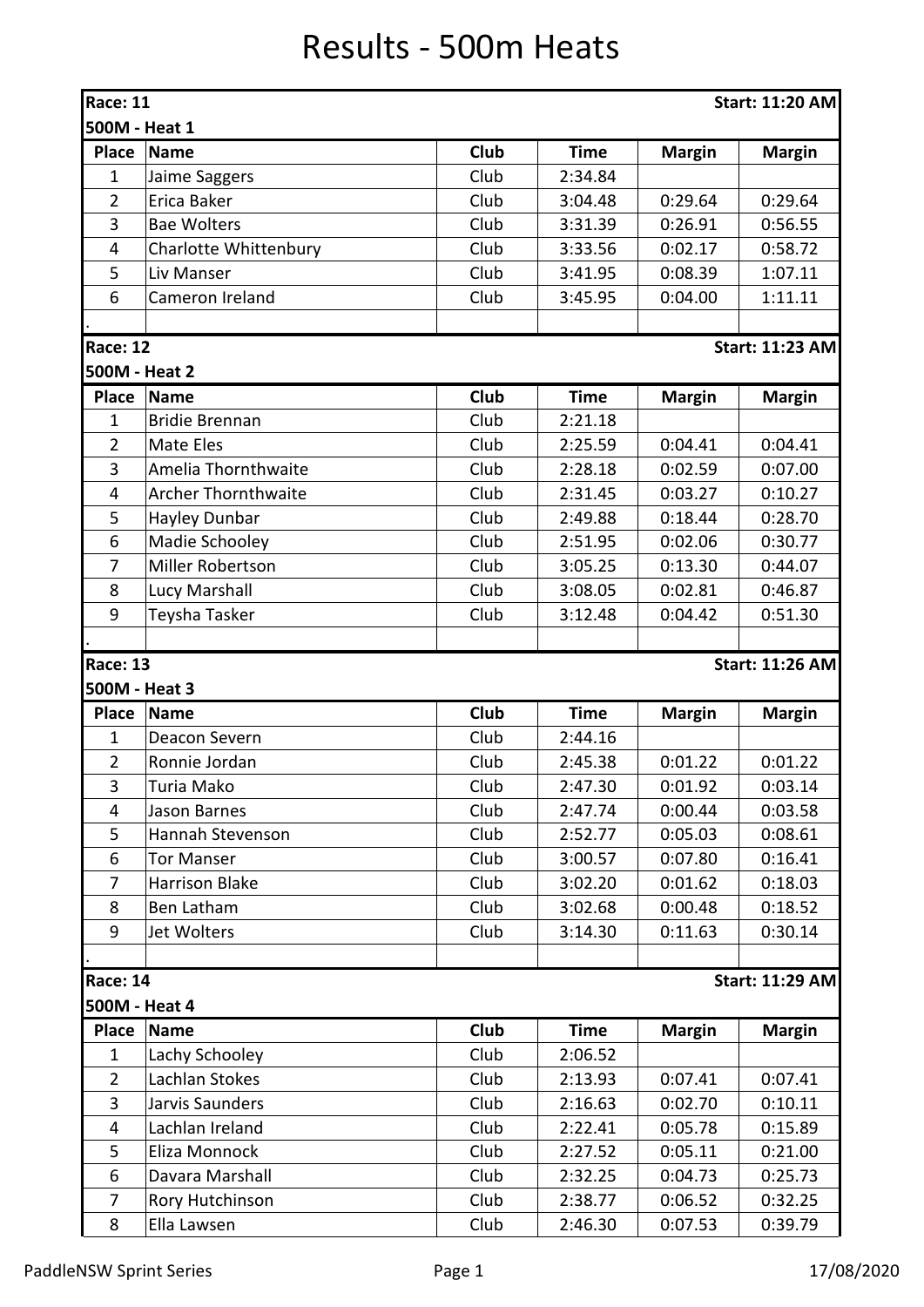## Results - 500m Heats

| 9                                         | Andy Lynn            | Club | 2:52.35     | 0:06.05       | 0:45.83                |  |  |  |
|-------------------------------------------|----------------------|------|-------------|---------------|------------------------|--|--|--|
|                                           |                      |      |             |               |                        |  |  |  |
| <b>Race: 15</b><br><b>Start: 11:32 AM</b> |                      |      |             |               |                        |  |  |  |
| 500M - Heat 5                             |                      |      |             |               |                        |  |  |  |
| <b>Place</b>                              | <b>Name</b>          | Club | <b>Time</b> | <b>Margin</b> | <b>Margin</b>          |  |  |  |
| $\mathbf{1}$                              | <b>Charles Kelly</b> | Club | 2:04.11     |               |                        |  |  |  |
| $\overline{2}$                            | sam ruban            | Club | 2:05.57     | 0:01.45       | 0:01.45                |  |  |  |
| 3                                         | Daniel Rupenovic     | Club | 2:16.04     | 0:10.47       | 0:11.92                |  |  |  |
| 4                                         | Rosie Brennan        | Club | 2:18.75     | 0:02.72       | 0:14.64                |  |  |  |
| 5                                         | Zoe Shirdon          | Club | 2:19.24     | 0:00.48       | 0:15.12                |  |  |  |
| 6                                         | Nina Fitzgerald      | Club | 2:21.55     | 0:02.31       | 0:17.44                |  |  |  |
| $\overline{7}$                            | Jayden Redfern       | Club | 2:24.48     | 0:02.93       | 0:20.36                |  |  |  |
| 8                                         | Charli Munro         | Club | 2:30.60     | 0:06.12       | 0:26.49                |  |  |  |
| 9                                         | Penelope Strickland  | Club | 2:35.21     | 0:04.61       | 0:31.10                |  |  |  |
|                                           |                      |      |             |               |                        |  |  |  |
| <b>Race: 16</b>                           |                      |      |             |               | <b>Start: 11:36 AM</b> |  |  |  |
| 500M - Heat 6                             |                      |      |             |               |                        |  |  |  |
| Place                                     | <b>Name</b>          | Club | <b>Time</b> | <b>Margin</b> | <b>Margin</b>          |  |  |  |
| $\mathbf{1}$                              | Alexander Raikuna    | Club | 2:03.77     |               |                        |  |  |  |
| $\overline{2}$                            | James Euers          | Club | 2:04.44     | 0:00.67       | 0:00.67                |  |  |  |
| 3                                         | Isabelle Rupenovic   | Club | 2:10.25     | 0:05.81       | 0:06.48                |  |  |  |
| 4                                         | Clea Jordi           | Club | 2:10.52     | 0:00.27       | 0:06.75                |  |  |  |
| 5                                         | Daniel Sharkey       | Club | 2:14.88     | 0:04.36       | 0:11.11                |  |  |  |
| 6                                         | Evelyn Ritchie       | Club | 2:21.29     | 0:06.41       | 0:17.52                |  |  |  |
| 7                                         | Lily Fitzgerald      | Club | 2:23.54     | 0:02.25       | 0:19.77                |  |  |  |
| 8                                         | Charl Kellermann     | Club | 2:28.54     | 0:05.00       | 0:24.77                |  |  |  |
| 9                                         | Jessica Cameron      | Club | 2:53.65     | 0:25.11       | 0:49.88                |  |  |  |
|                                           |                      |      |             |               |                        |  |  |  |
| <b>Race: 17</b>                           |                      |      |             |               | <b>Start: 11:39 AM</b> |  |  |  |
| 500M - Heat 7                             |                      |      |             |               |                        |  |  |  |
| Place                                     | <b>Name</b>          | Club | <b>Time</b> | <b>Margin</b> | <b>Margin</b>          |  |  |  |
| $\mathbf{1}$                              | Sam Hutchinson       | Club | 1:50.30     |               |                        |  |  |  |
|                                           | Keily Dober          | Club |             |               |                        |  |  |  |
| $\overline{2}$                            | Mitchell Cronin      | Club | 1:53.10     | 0:02.80       | 0:02.80                |  |  |  |
| 3                                         | Lucas Raikuna        | Club | 1:58.59     | 0:05.48       | 0:08.28                |  |  |  |
| 4                                         | Sean Ryce            | Club | 2:01.66     | 0:03.08       | 0:11.36                |  |  |  |
| 5                                         | bryce munro          | Club | 2:02.76     | 0:01.09       | 0:12.45                |  |  |  |
| 6                                         | Zachery Tasker       | Club | 2:03.21     | 0:00.45       | 0:12.91                |  |  |  |
| 7                                         | Laura Lee            | Club | 2:08.18     | 0:04.97       | 0:17.88                |  |  |  |
| 8                                         | <b>Scott Tyers</b>   | Club | 2:10.24     | 0:02.06       | 0:19.94                |  |  |  |
| 9                                         | Jacob Wilson         | Club | 2:12.71     | 0:02.47       | 0:22.41                |  |  |  |
|                                           |                      |      |             |               |                        |  |  |  |
| <b>Race: 18</b>                           |                      |      |             |               | <b>Start: 11:43 AM</b> |  |  |  |
| 500M - Heat 8                             |                      |      |             |               |                        |  |  |  |
| <b>Place</b>                              | <b>Name</b>          | Club | <b>Time</b> | <b>Margin</b> | <b>Margin</b>          |  |  |  |
| $\mathbf{1}$                              | Fletcher Cunningham  | Club | 1:47.88     |               |                        |  |  |  |
| $\overline{2}$                            | <b>Ethan Neville</b> | Club | 1:48.99     | 0:01.11       | 0:01.11                |  |  |  |